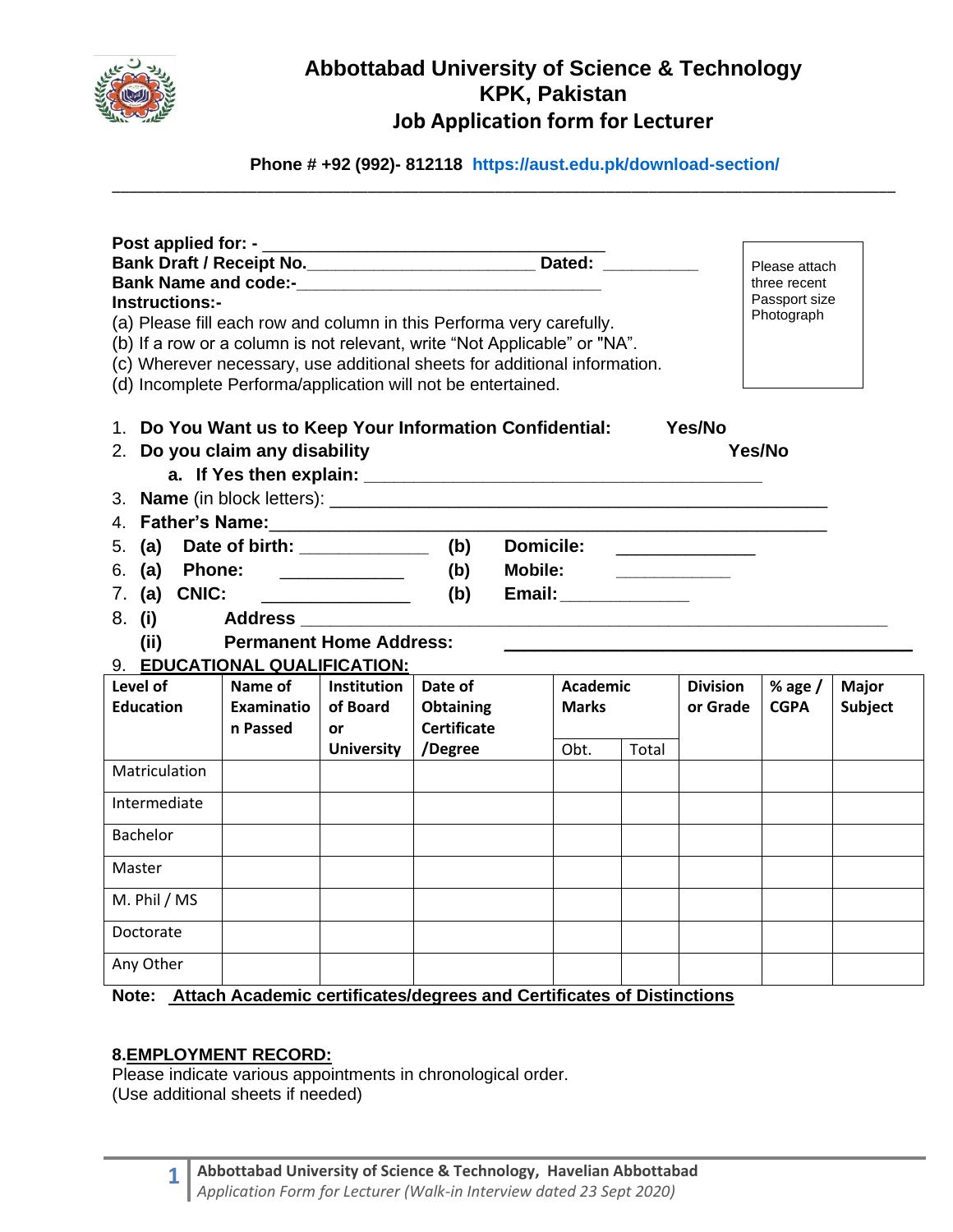| Scale of Pay    | <b>Designation</b> | <b>Dates</b> |    | Name & address of | <b>Major</b><br><b>Duties</b> |
|-----------------|--------------------|--------------|----|-------------------|-------------------------------|
| (if applicable) |                    | <b>From</b>  | To | employer          | &<br>responsibilitie<br>s     |
|                 |                    |              |    |                   |                               |
|                 |                    |              |    |                   |                               |
|                 |                    |              |    |                   |                               |
|                 |                    |              |    |                   |                               |
|                 |                    |              |    |                   |                               |
| .               | $\sim$<br>.        |              |    |                   |                               |

#### **Note: Attach experience certificate**

### 10. **OTHER FORMAL TRAINING OR EDUCATION / CONFERENCES**

| S# | <b>Conference</b> | <b>Place</b> | From |  |
|----|-------------------|--------------|------|--|
|    |                   |              |      |  |
|    |                   |              |      |  |
|    |                   |              |      |  |
|    |                   |              |      |  |
|    |                   |              |      |  |
|    |                   |              |      |  |

**10. Number of Publications in HEC recognized journals (attach list of papers) .** 

#### **11. Declaration**

 I hereby declare that all the entries in this performa and all the additional particulars (if any) furnished along with it are true to the best of my knowledge and belief. I understand that any misrepresentation/concealment of facts in it shall result in the rejection of my application, and even after my selection as **Exercise 20** shall lead to dismissal/termination from service.

Dated:

*Signature of Candidate*

**For office use only** RECOMMENDATIONS OF THE SCRUTINY COMMITTEE

Please tick the relevant

The candidate is **Eligible** OR **Not Eligible**

# If the candidate is **Not Eligible** please state the reasons:

**1. \_\_\_\_\_\_\_\_\_\_\_\_\_\_\_\_\_\_\_\_\_\_\_\_\_\_\_\_\_\_\_\_\_\_\_\_\_\_\_\_\_\_\_\_\_\_\_\_\_\_\_\_\_\_\_\_\_\_\_\_\_\_\_\_\_\_\_\_\_\_ 2. \_\_\_\_\_\_\_\_\_\_\_\_\_\_\_\_\_\_\_\_\_\_\_\_\_\_\_\_\_\_\_\_\_\_\_\_\_\_\_\_\_\_\_\_\_\_\_\_\_\_\_\_\_\_\_\_\_\_\_\_\_\_\_\_\_\_\_\_\_\_ 3. \_\_\_\_\_\_\_\_\_\_\_\_\_\_\_\_\_\_\_\_\_\_\_\_\_\_\_\_\_\_\_\_\_\_\_\_\_\_\_\_\_\_\_\_\_\_\_\_\_\_\_\_\_\_\_\_\_\_\_\_\_\_\_\_\_\_\_\_\_\_**

**Name of Evaluator:**

1 **Name**. **Name**.